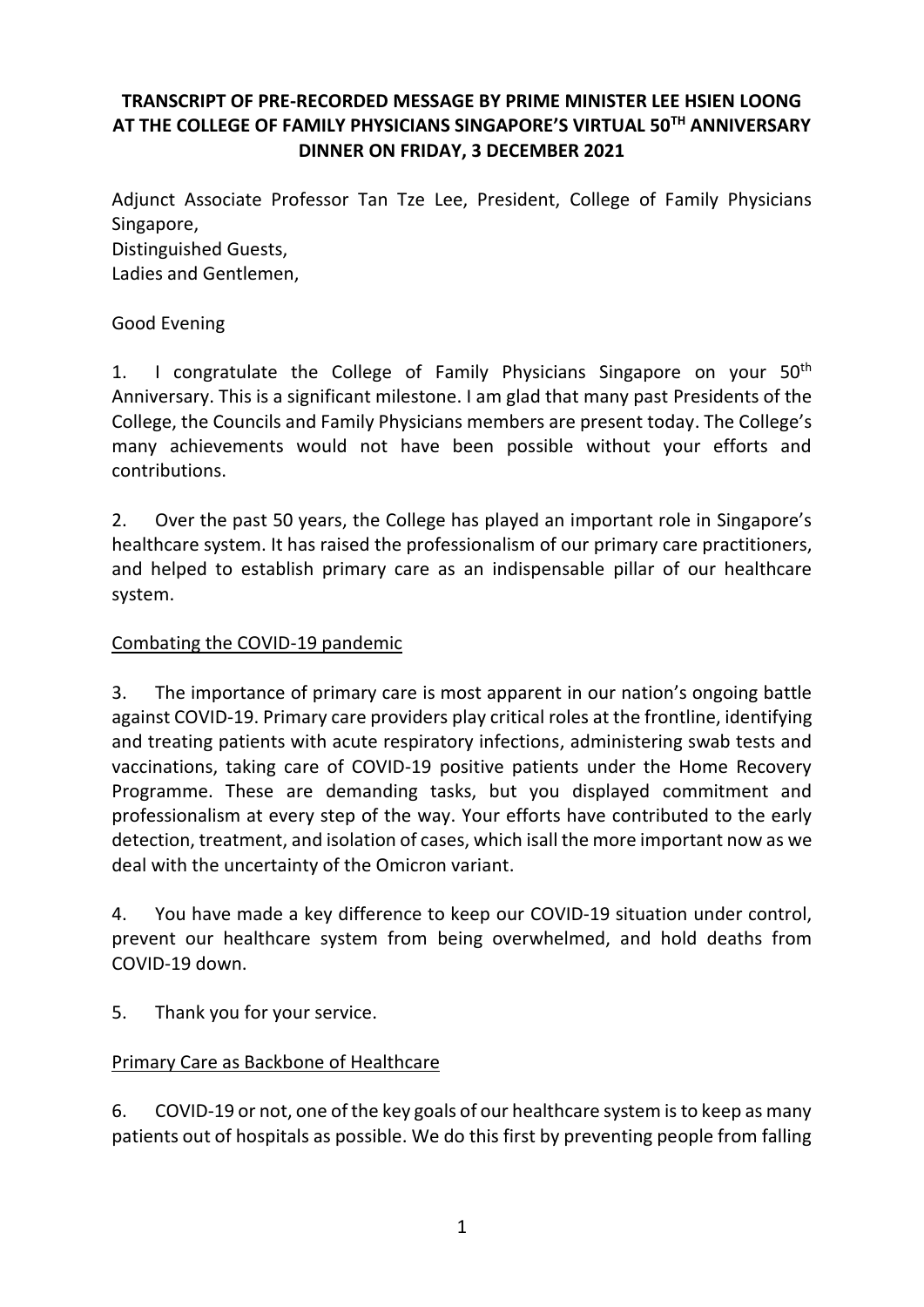sick, and if they do fall sick, we want to intervene early, before their conditions worsen. And where possible, look after them within the community.

7. This is what primary care does best. As family physicians, you are specialists in your own right. Hospital specialists see patients for a specific condition, but you see patients holistically, as a person, across their range of conditions. You are their first point of contact for healthcare matters; you know their medical history, habits, lifestyle, even social environment; you build trust and develop relationships with patients over the long-term, and often also with their family members. You thus deliver key health outcomes for your patients, including by encouraging them to go for regular screening, and to adjust lifestyles to avoid complications. And during COVID-19, this also meant wearing masks and going for vaccination. You diagnose their condition or illness accurately when they present with complaints. You provide comprehensive care throughout the person's life cycle, and within the comfort of their community.

8. We must continue to build up primary care as the foundation of our healthcare system. This is especially important as our population is ageing.

9. Two broad areas we should work on.

10. First, to strengthen the relationships between family physicians and patients. Today, people see different doctors on each visit to the polyclinics, and it is the same for some of the bigger GP clinics too. It would be more effective if patients are always seen by the same care team. The National Healthcare Group has piloted a team-based care model across its polyclinics. Patients are assigned to a regular team of doctors for their primary care needs. The results from this pilot have been encouraging. More of the patients have good control of sugar, cholesterol, and blood pressure levels. Hence, we are keen to explore ways to expand this pilot across all healthcare clusters, and not just in the polyclinics, but also within the wider GP community. This will get us closer to the vision of Family Medicine: "One Singaporean, One Family Doctor".

11. Second, we need to shift our mindset on how primary care services are provided. Instead of just providing healthcare services that are available in the clinic, we should tap on the expertise and resources available in the broader community to expand the range of support that family physicians can provide, particularly for chronic conditions and complex care needs. This means forging relationships with a wider network of partners and professionals, even beyond the healthcare sector. For example, with social service agencies to better support vulnerable families. This is not so easy for GPs who operate in small solo practices to do this, but we will support you in doing so. Under the Primary Care Network scheme, more than 600 clinics have organised themselves into 10 networks to share resources and operate in teams. We will expand these networks, and build closer partnerships between GPs and healthcare clusters. This will allow more GPs to make use of the full range of clinical capabilities and assets